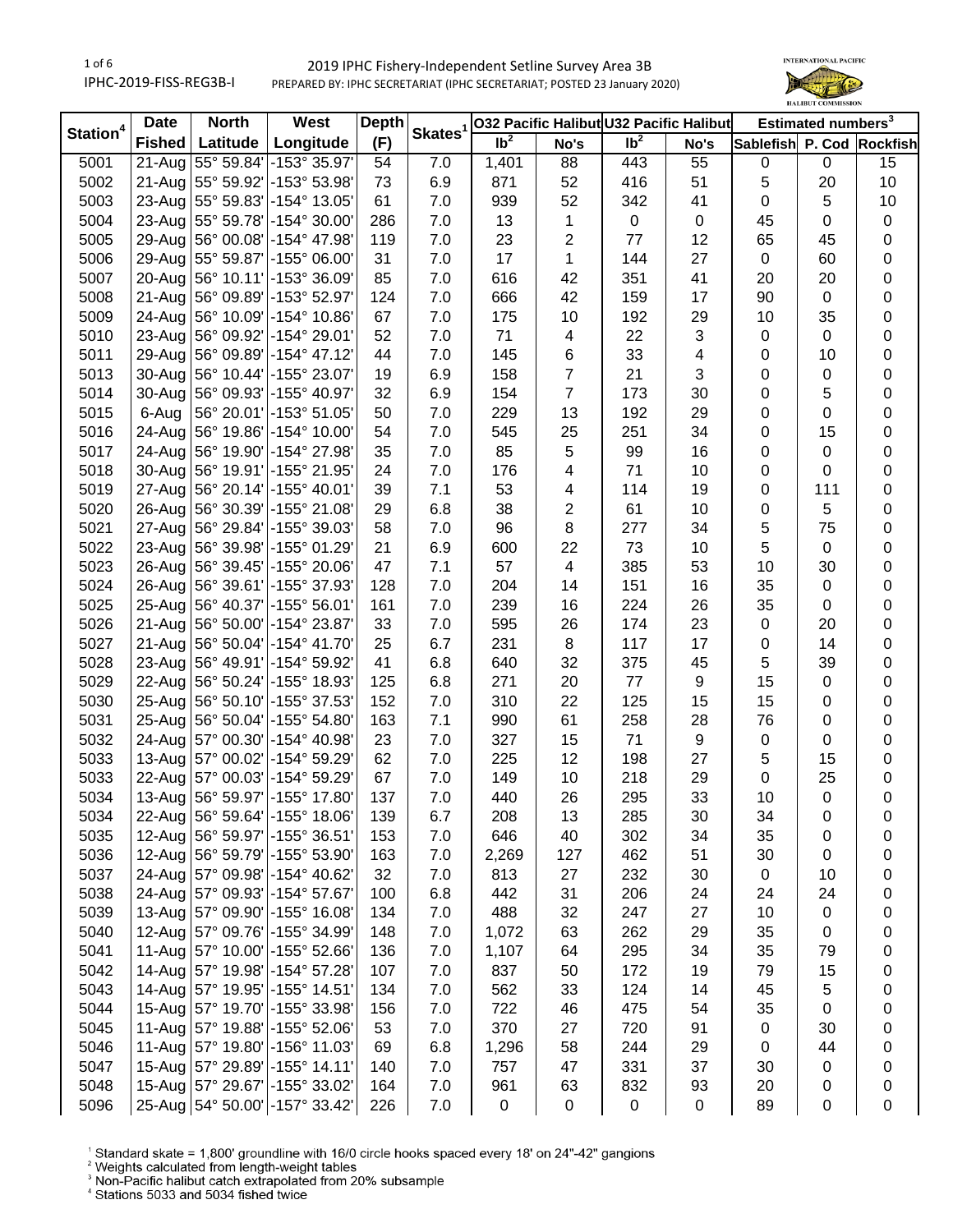

|                      | <b>North</b><br>West<br><b>Depth</b><br><b>Date</b><br>Skates <sup>1</sup> |                     |                                 |     |         | 032 Pacific Halibut U32 Pacific Halibut |                | Estimated numbers <sup>3</sup> |      |                           |           |    |
|----------------------|----------------------------------------------------------------------------|---------------------|---------------------------------|-----|---------|-----------------------------------------|----------------|--------------------------------|------|---------------------------|-----------|----|
| Station <sup>4</sup> | <b>Fished</b>                                                              | Latitude            | Longitude                       | (F) |         | $\overline{\mathsf{lb}^2}$              | No's           | $\overline{1}b^2$              | No's | Sablefish P. Cod Rockfish |           |    |
| 5097                 | $25$ -Aug                                                                  | 54° 50.01'          | -157° 49.86'                    | 90  | 7.0     | 171                                     | 12             | 306                            | 46   | 50                        | 104       | 0  |
| 5098                 |                                                                            |                     | 24-Aug 55° 00.04' - 157° 15.01' | 104 | 7.0     | 78                                      | 3              | 125                            | 19   | 35                        | 94        | 0  |
| 5099                 | 25-Aug                                                                     |                     | 55° 00.00' -157° 32.01'         | 52  | 7.0     | 1,289                                   | 77             | 425                            | 59   | $\mathbf 0$               | 104       | 5  |
| 5102                 |                                                                            |                     | 21-Aug 55° 10.01' - 156° 22.34' | 278 | 7.0     | $\pmb{0}$                               | $\pmb{0}$      | $\pmb{0}$                      | 0    | 45                        | 0         | 0  |
| 5103                 |                                                                            | 21-Aug 55° 10.00'   | -156° 38.80'                    | 289 | 7.0     | $\pmb{0}$                               | 0              | $\pmb{0}$                      | 0    | 84                        | 0         | 0  |
| 5104                 |                                                                            |                     | 24-Aug 55° 10.01' - 156° 57.17' | 84  | 7.0     | 52                                      | 4              | 102                            | 13   | 79                        | 139       | 0  |
| 5105                 |                                                                            | 24-Aug 55° 10.03'   | -157° 14.01'                    | 61  | $7.0\,$ | 360                                     | 14             | 140                            | 27   | 45                        | 69        | 0  |
| 5106                 |                                                                            | 23-Aug 55° 10.12'   | -157° 32.01'                    | 46  | 7.0     | 1,577                                   | 88             | 698                            | 94   | $\pmb{0}$                 | 20        | 0  |
| 5108                 |                                                                            | 26-Aug 55° 10.02'   | -158° 07.01'                    | 56  | 7.0     | 407                                     | 31             | 909                            | 132  | 0                         | 119       | 0  |
| 5109                 |                                                                            | 21-Aug 55° 19.99'   | -156° 39.20'                    | 63  | 7.0     | 279                                     | 18             | 285                            | 48   | 5                         | 168       | 0  |
| 5110                 | 22-Aug                                                                     | 55° 20.27'          | -156° 55.99'                    | 50  | 6.9     | 525                                     | 28             | 515                            | 85   | 0                         | 69        | 0  |
| 5111                 | 23-Aug                                                                     | 55° 20.01'          | -157° 13.44'                    | 49  | 7.0     | 369                                     | 24             | 555                            | 94   | $\boldsymbol{0}$          | 64        | 0  |
| 5112                 | 23-Aug                                                                     | 55° 20.11'          | -157° 31.02'                    | 46  | 7.0     | 487                                     | 28             | 504                            | 85   | $\pmb{0}$                 | 59        | 0  |
| 5114                 | 27-Aug                                                                     | 55° 20.00'          | -158° 05.97'                    | 57  | 7.0     | 294                                     | 23             | 793                            | 105  | $\pmb{0}$                 | 158       | 0  |
| 5115                 | 27-Aug                                                                     | 55° 19.99'          | -158° 23.38'                    | 78  | 7.0     | 128                                     | 10             | 515                            | 68   | 40                        | $\pmb{0}$ | 0  |
| 5116                 | 24-Jul                                                                     | 55° 29.84'          | -156° 37.99'                    | 98  | 7.0     | 390                                     | 19             | 44                             | 5    | 30                        | 75        | 5  |
| 5117                 | 22-Aug                                                                     | 55° 29.95'          | -156° 54.98'                    | 48  | 7.0     | 1,471                                   | 87             | 854                            | 119  | $\mathbf 0$               | 25        | 30 |
| 5118                 | 7-Sep                                                                      | 55° 30.03'          | -157° 12.97'                    | 47  | 7.0     | 430                                     | 30             | 766                            | 115  | $\pmb{0}$                 | 69        | 0  |
| 5119                 | 8-Sep                                                                      | 55° 30.00'          | -157° 30.99'                    | 50  | 7.0     | 266                                     | 20             | 732                            | 109  | $\mathbf 0$               | 89        | 0  |
| 5120                 | 8-Sep                                                                      | 55° 29.99'          | -157° 47.94'                    | 52  | 7.0     | 74                                      | 4              | 338                            | 57   | 10                        | 218       | 0  |
| 5121                 | 8-Sep                                                                      | 55° 30.00'          | -158° 06.23'                    | 70  | 7.0     | 115                                     | 6              | 432                            | 56   | 40                        | 10        | 0  |
| 5122                 | 27-Aug                                                                     | 55° 30.01'          | -158° 24.01'                    | 78  | 7.0     | 103                                     | $\overline{7}$ | 152                            | 19   | 79                        | 0         | 0  |
| 5124                 | 7-Sep                                                                      | 55° 40.00'          | -157° 12.85'                    | 46  | 7.0     | 134                                     | 8              | 399                            | 74   | $\mathsf 0$               | 104       | 0  |
| 5125                 | 7-Sep                                                                      |                     | 55° 40.01' - 157° 29.35'        | 54  | 7.0     | 174                                     | 14             | 758                            | 122  | $\mathsf 0$               | 79        | 0  |
| 5126                 | 3-Sep                                                                      | 55° 40.05'          | -157° 47.99'                    | 72  | 7.0     | 60                                      | 5              | 237                            | 31   | 55                        | 5         | 0  |
| 5127                 | 3-Sep                                                                      | 55° 40.05'          | -158° 05.99'                    | 69  | 7.0     | 83                                      | 6              | 400                            | 51   | 45                        | 15        | 0  |
| 5128                 | 9-Sep                                                                      | 55° 40.01'          | -158° 23.08'                    | 71  | 7.0     | 40                                      | $\overline{2}$ | 186                            | 21   | 79                        | 54        | 0  |
| 5129                 | 9-Sep                                                                      | 55° 40.00'          | -158° 40.78'                    | 48  | 7.0     | 466                                     | 26             | 749                            | 127  | $\pmb{0}$                 | 20        | 0  |
| 5130                 | 4-Sep                                                                      | 55° 50.00'          | $-157^{\circ}$ 12.10            | 55  | 7.0     | 95                                      | $\,8\,$        | 652                            | 103  | 5                         | 74        | 0  |
| 5131                 | 4-Sep                                                                      | 55° 50.00'          | -157° 29.73'                    | 55  | 7.0     | 39                                      | 3              | 196                            | 33   | 40                        | 35        | 0  |
| 5132                 | 3-Sep                                                                      | 55° 49.89'          | -157° 48.00'                    | 64  | 7.0     | 112                                     | $\overline{7}$ | 607                            | 82   | $\mathbf 0$               | 25        | 0  |
| 5133                 | 3-Sep                                                                      | 55° 49.89'          | -158° 04.99'                    | 46  | 7.0     | 585                                     | 36             | 793                            | 121  | 0                         | 79        | 0  |
| 5134                 | 3-Aug                                                                      | 55° 50.00'          | -158° 22.97'                    | 60  | 7.0     | 592                                     | 35             | 696                            | 89   | 15                        | 50        | 0  |
| 5135                 | 2-Aug                                                                      |                     | 55° 59.97' - 157° 29.00'        | 58  | 7.0     | 626                                     | 40             | 1,269                          | 164  | 0                         | 15        | 0  |
| 5136                 | 2-Aug                                                                      |                     | 55° 59.99' - 157° 47.18'        | 66  | 7.0     | 142                                     | 9              | 377                            | 53   | 0                         | 20        | 0  |
| 5137                 | 3-Aug                                                                      |                     | 55° 59.93' - 158° 05.03'        | 46  | 7.0     | 377                                     | 17             | 584                            | 98   | 0                         | 104       | 0  |
| 5138                 | 5-Aug                                                                      |                     | 56° 09.94' - 157° 46.99'        | 87  | 7.0     | 1,378                                   | 72             | 567                            | 65   | 5                         | 124       | 10 |
| 5139                 | 4-Aug                                                                      |                     | 56° 10.01' - 158° 04.91'        | 37  | 7.0     | 1,837                                   | 71             | 355                            | 53   | 0                         | 5         | 5  |
| 5140                 | 4-Aug                                                                      |                     | 56° 20.06' - 158° 04.01'        | 33  | 7.0     | 1,429                                   | 49             | 124                            | 16   | 0                         | 10        | 0  |
| 5141                 |                                                                            |                     | 17-Jun 54° 30.07' - 159° 00.80' | 141 | 7.0     | 14                                      | $\mathbf{1}$   | 53                             | 6    | 69                        | $\pmb{0}$ | 0  |
| 5142                 |                                                                            | 12-Jun   54° 29.62' | -159° 17.03'                    | 84  | 7.0     | $\pmb{0}$                               | $\pmb{0}$      | 58                             | 8    | 30                        | 10        | 0  |
| 5143                 |                                                                            |                     | 11-Jun 54° 29.88' - 159° 34.20' | 62  | 7.0     | 765                                     | 47             | 391                            | 48   | $\pmb{0}$                 | 233       | 15 |
| 5144                 |                                                                            |                     | 11-Jun 54° 30.45' - 159° 50.96' | 63  | 7.0     | 163                                     | 11             | 398                            | 54   | $\pmb{0}$                 | 15        | 0  |
| 5145                 | 2-Jun                                                                      |                     | 54° 30.09' - 160° 08.74'        | 64  | 7.0     | 151                                     | 9              | 511                            | 65   | 10                        | 5         | 0  |
| 5146                 |                                                                            | 16-Jun 54° 40.09'   | -158° 25.12'                    | 110 | 7.0     | 190                                     | 14             | 129                            | 15   | 85                        | $\pmb{0}$ | 0  |
| 5147                 |                                                                            |                     | 17-Jun 54° 39.76' - 158° 42.09' | 56  | 7.0     | 529                                     | 33             | 446                            | 57   | $\pmb{0}$                 | 129       | 5  |
| 5148                 |                                                                            |                     | 12-Jun 54° 40.01' - 159° 00.13' | 49  | 7.0     | 567                                     | 38             | 639                            | 84   | 0                         | 75        | 5  |
| 5149                 |                                                                            | 12-Jun   54° 39.63' | -159° 17.06'                    | 40  | 7.0     | 329                                     | 19             | 343                            | 44   | 0                         | 45        | 0  |
| 5150                 |                                                                            |                     | 10-Jun 54° 39.19' - 159° 34.29' | 39  | 7.0     | 696                                     | 26             | 449                            | 61   | 0                         | 168       | 0  |
| 5151                 | 2-Jun                                                                      |                     | 54° 40.04' - 159° 51.86'        | 41  | 7.0     | 1,404                                   | 64             | 589                            | 79   | 0                         | 84        | 0  |
|                      |                                                                            |                     |                                 |     |         |                                         |                |                                |      |                           |           |    |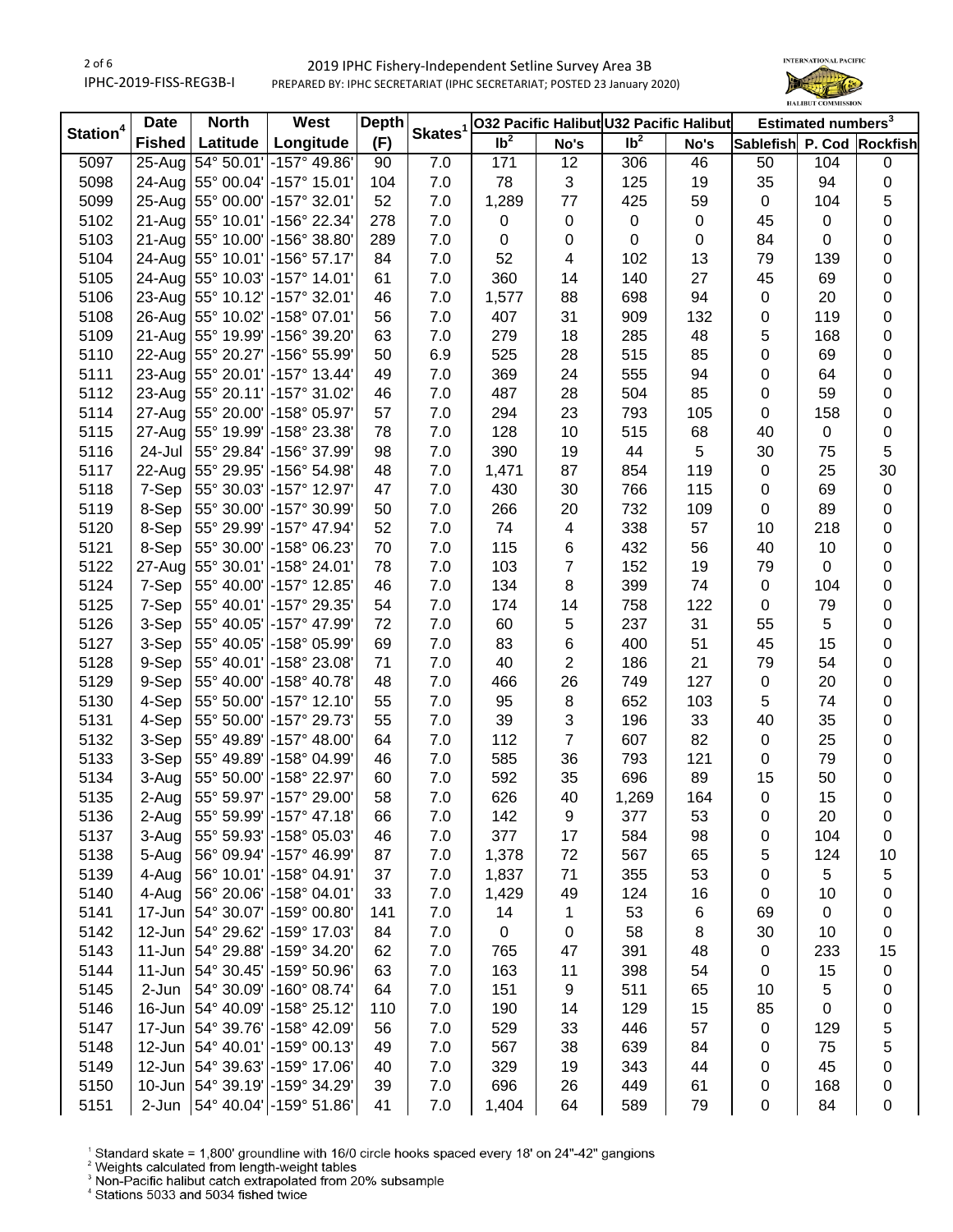

|             | <b>Date</b>   | <b>North</b><br>West |                                 | <b>Depth</b><br>Skates <sup>1</sup> |         | 032 Pacific Halibut U32 Pacific Halibut |              | Estimated numbers <sup>3</sup> |                |                  |                  |                 |
|-------------|---------------|----------------------|---------------------------------|-------------------------------------|---------|-----------------------------------------|--------------|--------------------------------|----------------|------------------|------------------|-----------------|
| Station $4$ | <b>Fished</b> | Latitude             | Longitude                       | (F)                                 |         | $\overline{\mathsf{lb}^2}$              | No's         | $\overline{\mathsf{lb}^2}$     | No's           | <b>Sablefish</b> |                  | P. Cod Rockfish |
| 5152        | 2-Jun         | 54° 39.73'           | $-160^{\circ}$ 08.44'           | 48                                  | 7.0     | 875                                     | 44           | $\overline{751}$               | 93             | 0                | 193              | 0               |
| 5153        |               |                      | 16-Jun 54° 50.04' - 158° 07.36' | 63                                  | 7.0     | 732                                     | 43           | 332                            | 47             | 35               | 80               | 0               |
| 5154        | 16-Jun        | 54° 50.06'           | -158° 24.71'                    | 107                                 | 7.0     | 71                                      | 5            | 157                            | 19             | 65               | $\mathbf 0$      | 0               |
| 5155        | 9-Jun         | 54° 50.06'           | $-158^{\circ}$ 42.22            | 54                                  | 7.0     | 345                                     | 22           | 366                            | 59             | $\mathsf 0$      | 114              | 0               |
| 5156        | 9-Jun         | 54° 50.05'           | -158° 59.88'                    | 40                                  | 7.0     | 117                                     | 8            | 232                            | 36             | 0                | 65               | 0               |
| 5157        | 3-Jun         | 54° 49.97'           | -159° 51.81'                    | 30                                  | 7.0     | 233                                     | 12           | 180                            | 30             | 0                | 134              | 0               |
| 5158        | 1-Jun         | 54° 50.04'           | $-160^{\circ}$ 08.99            | 37                                  | 7.0     | 170                                     | 8            | 247                            | 35             | $\pmb{0}$        | 70               | 0               |
| 5159        | 1-Jun         | 54° 49.90'           | -160° 25.78'                    | 45                                  | 7.0     | 189                                     | 9            | 231                            | 35             | 5                | 218              | 0               |
| 5160        | $18$ -Jun     | 55° 00.05'           | -158° 24.91'                    | 114                                 | 7.0     | 230                                     | 17           | 116                            | 13             | 130              | $\boldsymbol{0}$ | 0               |
| 5161        | 18-Jun        | 55° 00.01'           | -158° 41.99'                    | 70                                  | 7.0     | 113                                     | 8            | 303                            | 42             | 10               | 84               | 0               |
| 5162        | 9-Jun         | 54° 59.85'           | $-158°59.10'$                   | 46                                  | 7.0     | 140                                     | 6            | 211                            | 31             | $\pmb{0}$        | 135              | 0               |
| 5163        | 8-Jun         | 54° 58.96'           | -159° 15.08'                    | 27                                  | 7.0     | 176                                     | 6            | 110                            | 18             | $\pmb{0}$        | 170              | 0               |
| 5164        | 31-May        | 55° 00.18'           | -160° 26.89'                    | 60                                  | 7.0     | 223                                     | 10           | 467                            | 65             | $\pmb{0}$        | 75               | 0               |
| 5165        | 31-May        | 54° 59.93'           | -160° 43.90'                    | 44                                  | 7.0     | 276                                     | 15           | 324                            | 45             | $\pmb{0}$        | 60               | 5               |
| 5166        | 18-Jun        | 55° 09.88'           | -158° 24.05'                    | 100                                 | 7.0     | 12                                      | 1            | 42                             | $\mathbf 5$    | 94               | $\pmb{0}$        | 0               |
| 5167        | 18-Jun        | 55° 09.84'           | $-158^{\circ}$ 41.81            | 111                                 | 7.0     | 11                                      | 1            | 13                             | $\overline{2}$ | 95               | $\pmb{0}$        | 0               |
| 5168        | 8-Jun         | 55° 09.89'           | -158° 59.31'                    | 73                                  | 7.0     | 101                                     | 8            | 110                            | 14             | 60               | 10               | 0               |
| 5169        | 8-Jun         | 55° 09.78'           | -159° 17.00'                    | 39                                  | 7.0     | 470                                     | 14           | 198                            | 29             | $\mathbf 0$      | 120              | 0               |
| 5170        | 7-Jun         |                      | 55° 19.91' - 158° 41.88'        | 102                                 | 7.0     | 259                                     | 14           | $\pmb{0}$                      | 0              | 94               | $\mathbf 0$      | 0               |
| 5171        | 7-Jun         | 55° 20.09'           | -158° 58.92'                    | 100                                 | 7.0     | 30                                      | 2            | 47                             | 5              | 50               | 0                | 0               |
| 5172        | 15-Jun        | 55° 19.93'           | -159° 16.74'                    | 96                                  | 7.0     | 14                                      | 1            | 24                             | 3              | 45               | 0                | 0               |
| 5173        | 15-Jun        | 55° 19.93'           | -159° 33.89'                    | 76                                  | 7.0     | 166                                     | 9            | 237                            | 28             | 10               | 0                | 0               |
| 5174        | $15$ -Jun     | 55° 19.99'           | $-159°51.91'$                   | 45                                  | 7.0     | 109                                     | 4            | 191                            | 28             | $\mathsf 0$      | 79               | 0               |
| 5175        | 7-Jun         | 55° 30.12'           | -158° 40.53'                    | 88                                  | 7.0     | 42                                      | 3            | 34                             | $\overline{4}$ | 54               | $\pmb{0}$        | 0               |
| 5176        | 6-Jun         | 55° 29.96'           | -158° 58.99'                    | 59                                  | 7.0     | 258                                     | 14           | 303                            | 44             | 5                | 60               | 0               |
| 5177        | 6-Jun         | 55° 29.97'           | $-159°$ 17.13                   | 67                                  | 7.0     | 113                                     | 6            | 484                            | 62             | 30               | 75               | 0               |
| 5178        |               | 29-May 55° 30.02'    | -159° 34.29'                    | 90                                  | 7.0     | 469                                     | 26           | 315                            | 39             | 15               | 74               | 0               |
| 5179        |               | 29-May 55° 30.09'    | -159° 52.13'                    | 91                                  | 7.0     | 393                                     | 29           | 383                            | 47             | $\mathsf 0$      | 60               | 5               |
| 5181        | 6-Jun         | 55° 39.81'           | -158° 58.85'                    | 83                                  | 7.0     | 55                                      | 3            | 91                             | 12             | 50               | $\mathbf 0$      | 0               |
| 5182        | 28-May        | 55° 39.99'           | -159° 16.84'                    | 56                                  | 7.0     | 104                                     | $\,8\,$      | 320                            | 48             | 5                | 85               | 0               |
| 5183        |               | 29-May 55° 40.16'    | -159° 51.95'                    | 69                                  | 7.0     | 350                                     | 12           | 110                            | 17             | $\pmb{0}$        | 188              | 5               |
| 5184        |               | 28-May 55° 50.02'    | -158° 58.74'                    | 68                                  | 7.0     | 564                                     | 29           | 391                            | 51             | $\pmb{0}$        | 65               | 0               |
| 5185        |               |                      | 28-May 55° 49.84' - 159° 16.70' | 31                                  | 7.0     | 332                                     | 12           | 179                            | 25             | 0                | 149              | 0               |
| 5186        |               |                      | 22-Jun 53° 59.97' - 163° 14.85' | 47                                  | 7.0     | 135                                     | 8            | 184                            | 26             | 0                | 204              | 0               |
| 5187        |               |                      | 22-Jun 53° 59.91' - 163° 32.35' | 54                                  | 7.0     | 0                                       | 0            | 51                             | 9              | 5                | 282              | 0               |
| 5188        |               |                      | 23-Jun 54° 00.13' - 163° 48.79' | 52                                  | 7.0     | 56                                      | 3            | 181                            | 29             | 0                | 176              | 0               |
| 5189        |               |                      | 30-Jun 54° 09.93' - 161° 33.88' | 74                                  | 7.0     | 133                                     | 8            | 102                            | 16             | 35               | 158              | 5               |
| 5190        |               |                      | 30-Jun 54° 09.89' - 161° 51.15' | 45                                  | 7.0     | 629                                     | 37           | 357                            | 48             | $\pmb{0}$        | 104              | 15              |
| 5191        |               |                      | 21-Jun 54° 10.00' - 162° 08.48' | 47                                  | 7.0     | 465                                     | 24           | 376                            | 50             | 0                | 80               | 5               |
| 5193        |               |                      | 23-Jun 54° 09.95' - 163° 50.08' | 49                                  | 7.0     | 135                                     | 9            | 255                            | 39             | 0                | 74               | 0               |
| 5194        |               |                      | 10-Jun 54° 20.05' - 160° 07.96' | 176                                 | 7.0     | $\pmb{0}$                               | 0            | $\pmb{0}$                      | $\pmb{0}$      | 54               | $\pmb{0}$        | 10              |
| 5195        |               | 10-Jun   54° 19.98'  | $-160^{\circ}$ 26.11'           | 69                                  | 7.0     | 70                                      | 4            | 176                            | 33             | 35               | 15               | 0               |
| 5196        | $1-Jul$       |                      | 54° 20.09' - 160° 42.88'        | 58                                  | 7.0     | 370                                     | 25           | 213                            | 26             | 30               | 178              | 15              |
| 5197        | $1-Jul$       |                      | 54° 19.96' - 160° 59.97'        | 70                                  | 7.0     | 113                                     | 9            | 239                            | 37             | 20               | 139              | 0               |
| 5198        | $1-Jul$       |                      | 54° 19.93' - 161° 17.08'        | 58                                  | 7.0     | 543                                     | 34           | 229                            | 29             | 10               | 188              | 25              |
| 5199        | 2-Jul         | 54° 20.02'           | -161° 34.02'                    | 79                                  | 7.0     | 150                                     | 10           | 437                            | 54             | 20               | 25               | 0               |
| 5200        | 3-Jul         |                      | 54° 20.11' - 161° 51.75'        | 40                                  | 7.0     | 755                                     | 28           | 388                            | 49             | 0                | 228              | 0               |
| 5201        | 3-Jul         |                      | 54° 19.60' - 162° 09.13'        | 32                                  | 7.0     | 1,144                                   | 37           | 444                            | 66             | 0                | 45               | 0               |
| 5202        |               |                      | 18-Jun 54° 20.04' - 163° 17.08' | 27                                  | 7.0     | 1,933                                   | 66           | 250                            | 34             | $\pmb{0}$        | 60               | 15              |
| 5203        |               |                      | 19-Jun 54° 20.07' - 163° 33.89' | 61                                  | $7.0\,$ | 11                                      | $\mathbf{1}$ | 192                            | 29             | 25               | 59               | 0               |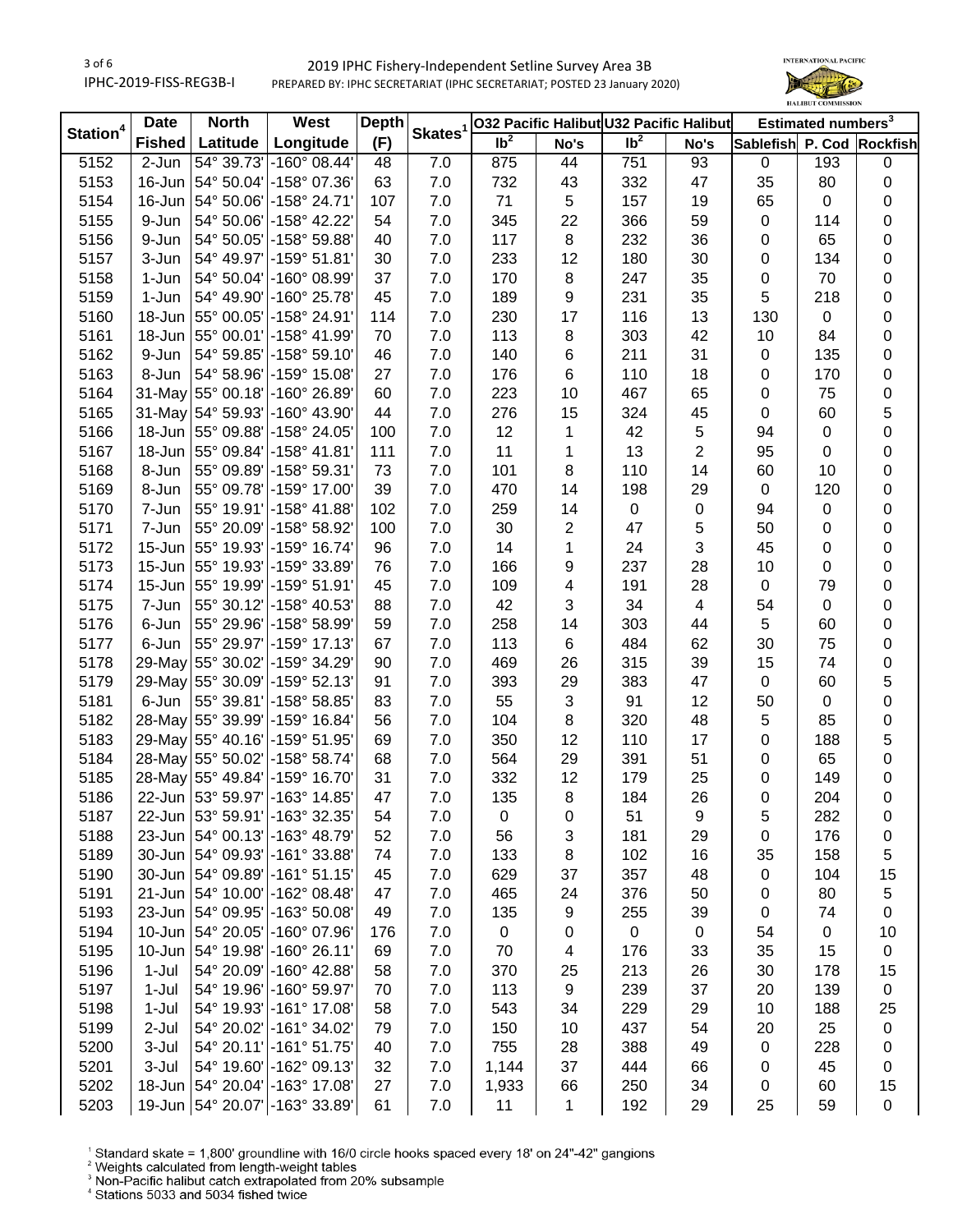

|                      | <b>Date</b>   | <b>North</b><br>West |                                 | <b>Depth</b> | Skates <sup>1</sup> |                   |      | 032 Pacific Halibut U32 Pacific Halibut | Estimated numbers <sup>3</sup> |                           |             |             |
|----------------------|---------------|----------------------|---------------------------------|--------------|---------------------|-------------------|------|-----------------------------------------|--------------------------------|---------------------------|-------------|-------------|
| Station <sup>4</sup> | <b>Fished</b> | <b>Latitude</b>      | Longitude                       | (F)          |                     | $\overline{1}b^2$ | No's | $\overline{1}b^2$                       | No's                           | Sablefish P. Cod Rockfish |             |             |
| 5204                 | 24-Jun        |                      | 54° 20.03' - 163° 50.86'        | 62           | 7.0                 | 90                | 5    | 262                                     | 39                             | 10                        | 25          | 0           |
| 5205                 |               |                      | 24-Jun 54° 20.17' - 164° 09.01' | 52           | 7.0                 | 13                | 1    | 127                                     | 22                             | $\overline{5}$            | 116         | 0           |
| 5206                 | 10-Jun        |                      | 54° 30.03' - 160° 26.14'        | 81           | 7.0                 | 40                | 3    | 95                                      | 13                             | 20                        | 20          | 0           |
| 5207                 | 11-Jun        |                      | 54° 30.02' - 160° 42.93'        | 76           | 7.0                 | 11                | 1    | 31                                      | 5                              | 35                        | 10          | 0           |
| 5208                 | 11-Jun        |                      | 54° 30.02' -161° 00.12'         | 71           | 7.0                 | $\mathbf 0$       | 0    | 59                                      | 11                             | 60                        | 5           | 0           |
| 5209                 | 11-Jul        |                      | 54° 30.15' - 161° 18.22'        | 64           | 7.0                 | 225               | 11   | 348                                     | 44                             | 25                        | 35          | 0           |
| 5210                 | 2-Jul         |                      | 54° 29.95' - 161° 34.92'        | 36           | 7.0                 | 640               | 26   | 490                                     | 67                             | $\mathsf 0$               | 40          | 0           |
| 5211                 | 2-Jul         |                      | 54° 30.22' - 161° 51.83'        | 76           | 7.0                 | 148               | 9    | 311                                     | 40                             | 25                        | $\mathbf 0$ | 0           |
| 5212                 | 9-Jul         | 54° 29.95'           | -162° 09.12'                    | 78           | 7.0                 | 188               | 14   | 418                                     | 51                             | 45                        | 15          | 0           |
| 5213                 | 9-Jul         | 54° 30.02'           | -162° 26.07'                    | 80           | 7.0                 | 221               | 13   | 222                                     | 28                             | 15                        | 5           | 0           |
| 5214                 | 18-Jun        | 54° 30.01'           | -163° 17.87'                    | 41           | 7.0                 | 83                | 5    | 251                                     | 36                             | 5                         | 70          | $\pmb{0}$   |
| 5215                 | 19-Jun        | 54° 30.03'           | -163° 34.96'                    | 55           | 7.0                 | 72                | 4    | 68                                      | 14                             | 40                        | 40          | $\pmb{0}$   |
| 5216                 | 19-Jun        | 54° 30.12'           | -163° 52.92'                    | 50           | 7.0                 | 117               | 6    | 261                                     | 42                             | $\mathsf 0$               | 30          | 0           |
| 5217                 | 24-Jun        | 54° 30.00'           | $-164^{\circ}$ 09.71'           | 52           | 7.0                 | 60                | 4    | 273                                     | 39                             | 10                        | 35          | 0           |
| 5218                 | 12-Jun        | 54° 40.09'           | $-160^{\circ} 26.16'$           | 55           | 7.0                 | 61                | 3    | 153                                     | 23                             | $\mathbf 0$               | 100         | 0           |
| 5219                 | 12-Jun        |                      | 54° 40.05' -160° 43.06'         | 52           | 7.0                 | 214               | 3    | 294                                     | 41                             | $\pmb{0}$                 | 134         | 0           |
| 5220                 | 11-Jun        |                      | 54° 40.05' -161° 01.06'         | 50           | 7.0                 | 176               | 9    | 384                                     | 51                             | 0                         | 30          | 0           |
| 5221                 | 12-Jul        |                      | 54° 40.16' - 161° 18.11'        | 75           | 7.0                 | 256               | 17   | 332                                     | 46                             | 25                        | 30          | 0           |
| 5222                 | $11 -$ Jul    |                      | 54° 40.16' - 161° 34.82'        | 36           | 7.0                 | 538               | 24   | 492                                     | 69                             | $\pmb{0}$                 | 5           | 5           |
| 5223                 | $10 -$ Jul    |                      | 54° 40.29' - 161° 52.97'        | 32           | 7.0                 | 1,262             | 38   | 242                                     | 31                             | $\pmb{0}$                 | 54          | $\pmb{0}$   |
| 5224                 | 17-Jun        |                      | 54° 39.93' -162° 44.01'         | 47           | 7.0                 | 108               | 4    | 212                                     | 32                             | $\pmb{0}$                 | 90          | 0           |
| 5225                 |               |                      | 12-Jun 54° 50.08' - 160° 44.01' | 54           | 7.0                 | 25                | 2    | 153                                     | 24                             | 25                        | 30          | 0           |
| 5226                 |               |                      | 29-Jun 54° 50.08' - 161° 00.83' | 55           | 7.0                 | 289               | 14   | 473                                     | 65                             | $\overline{5}$            | 10          | 0           |
| 5227                 | 12-Jul        |                      | 54° 50.06' - 161° 18.06'        | 56           | 7.0                 | 177               | 10   | 188                                     | 26                             | 10                        | 25          | 0           |
| 5228                 | 12-Jul        |                      | 54° 50.00' - 161° 36.27'        | 42           | 7.0                 | 852               | 22   | 311                                     | 43                             | $\mathsf 0$               | 40          | 0           |
| 5229                 | 8-Jul         | 54° 50.16'           | -162° 45.08'                    | 27           | 7.0                 | 283               | 13   | 90                                      | 13                             | $\pmb{0}$                 | $\mathsf 0$ | 0           |
| 5230                 | 8-Jul         |                      | 54° 49.94' - 163° 03.32'        | 46           | 7.0                 | 638               | 34   | 190                                     | 25                             | $\pmb{0}$                 | 93          | 0           |
| 5231                 | 29-Jun        |                      | 54° 59.93' -161° 01.29'         | 55           | 7.0                 | 215               | 11   | 371                                     | 49                             | $\pmb{0}$                 | 59          | $\pmb{0}$   |
| 5232                 | 29-Jun        |                      | 54° 59.92' -161° 18.87'         | 48           | 7.0                 | 1,039             | 32   | 229                                     | 29                             | $\pmb{0}$                 | 25          | 5           |
| 5233                 | 13-Jun        |                      | 55° 10.07' - 161° 02.02'        | 51           | 7.0                 | 329               | 10   | 130                                     | 18                             | $\mathsf 0$               | 93          | $\mathbf 0$ |
| 5234                 | 25-Jul        | 55° 20.02'           | -156° 02.86'                    | 152          | 7.0                 | 1,532             | 88   | 77                                      | 8                              | 114                       | 0           | 20          |
| 5235                 | 25-Jul        | 55° 20.00'           | -156° 20.50'                    | 95           | 7.0                 | 397               | 29   | 222                                     | 27                             | 30                        | 50          | $\mathbf 0$ |
| 5236                 | 26-Jul        |                      | 55° 29.94' - 155° 45.03'        | 119          | 7.0                 | 58                | 4    | 42                                      | $\sqrt{5}$                     | 84                        | 30          | 15          |
| 5237                 | 26-Jul        |                      | 55° 29.96' - 156° 02.99'        | 110          | 7.0                 | 83                | 6    | 86                                      | 11                             | 50                        | 5           | $\pmb{0}$   |
| 5238                 | 24-Jul        |                      | 55° 29.91' - 156° 19.99         | 117          | 6.3                 | 291               | 20   | 125                                     | 13                             | 36                        | 18          | 0           |
| 5239                 | 27-Jul        |                      | 55° 40.00' - 155° 26.06'        | 99           | 7.0                 | 53                | 3    | 41                                      | $\overline{7}$                 | 35                        | 119         | 0           |
| 5240                 | 26-Jul        |                      | 55° 40.00' - 155° 44.17'        | 69           | 7.0                 | 327               | 22   | 414                                     | 55                             | $\mathbf 0$               | 287         | 0           |
| 5241                 | 26-Jul        |                      | 55° 40.01' - 156° 02.08'        | 126          | 7.0                 | 486               | 30   | 124                                     | 14                             | 69                        | 0           | 0           |
| 5242                 | 24-Jul        |                      | 55° 39.98' - 156° 19.32'        | 139          | 7.0                 | 1,297             | 79   | 157                                     | 18                             | 109                       | 0           | 5           |
| 5243                 | 24-Jul        |                      | 55° 39.99' - 156° 36.39'        | 130          | 7.0                 | 249               | 14   | 96                                      | 11                             | 90                        | 0           | 0           |
| 5244                 | 28-Jul        |                      | 55° 50.02' - 155° 07.01'        | 64           | 7.0                 | 252               | 16   | 658                                     | 99                             | $\pmb{0}$                 | 0           | 0           |
| 5245                 | 28-Jul        |                      | 55° 49.88' - 155° 25.02'        | 25           | 7.0                 | 385               | 22   | 498                                     | 74                             | 0                         | 5           | 0           |
| 5246                 | 23-Jul        |                      | 55° 50.00' - 156° 01.02'        | 61           | 7.0                 | 1,087             | 69   | 804                                     | 98                             | 15                        | 119         | 0           |
| 5247                 | 23-Jul        |                      | 55° 50.00' -156° 19.00'         | 131          | 7.0                 | 173               | 12   | 165                                     | 19                             | 40                        | 0           | 0           |
| 5248                 |               |                      | 12-Aug 55° 49.94' - 156° 36.00' | 123          | 7.0                 | 358               | 25   | 338                                     | 40                             | 45                        | 0           |             |
| 5249                 | 6-Sep         |                      | 55° 50.08' - 156° 53.99'        | 73           | 7.0                 | 237               | 17   | 370                                     | 54                             | 15                        | 74          | 0<br>0      |
| 5250                 | 1-Aug         |                      | 56° 00.00' - 155° 42.15'        | 23           | 7.0                 | 274               | 12   | 329                                     | 58                             | 0                         | 0           | 0           |
| 5251                 | 23-Jul        |                      | 55° 59.99' - 155° 59.81'        | 42           | 7.0                 | 103               | 8    | 415                                     | 64                             | 0                         | 15          |             |
| 5252                 | 23-Jul        |                      | 56° 00.00' - 156° 17.73'        | 115          | 7.0                 | 231               | 14   | 25                                      | 3                              | 40                        | 59          | 0<br>0      |
| 5253                 |               |                      | 12-Aug 55° 59.91' - 156° 34.02' | 105          | 7.0                 | 823               | 49   | 344                                     | 42                             | 20                        | 119         | 0           |
|                      |               |                      |                                 |              |                     |                   |      |                                         |                                |                           |             |             |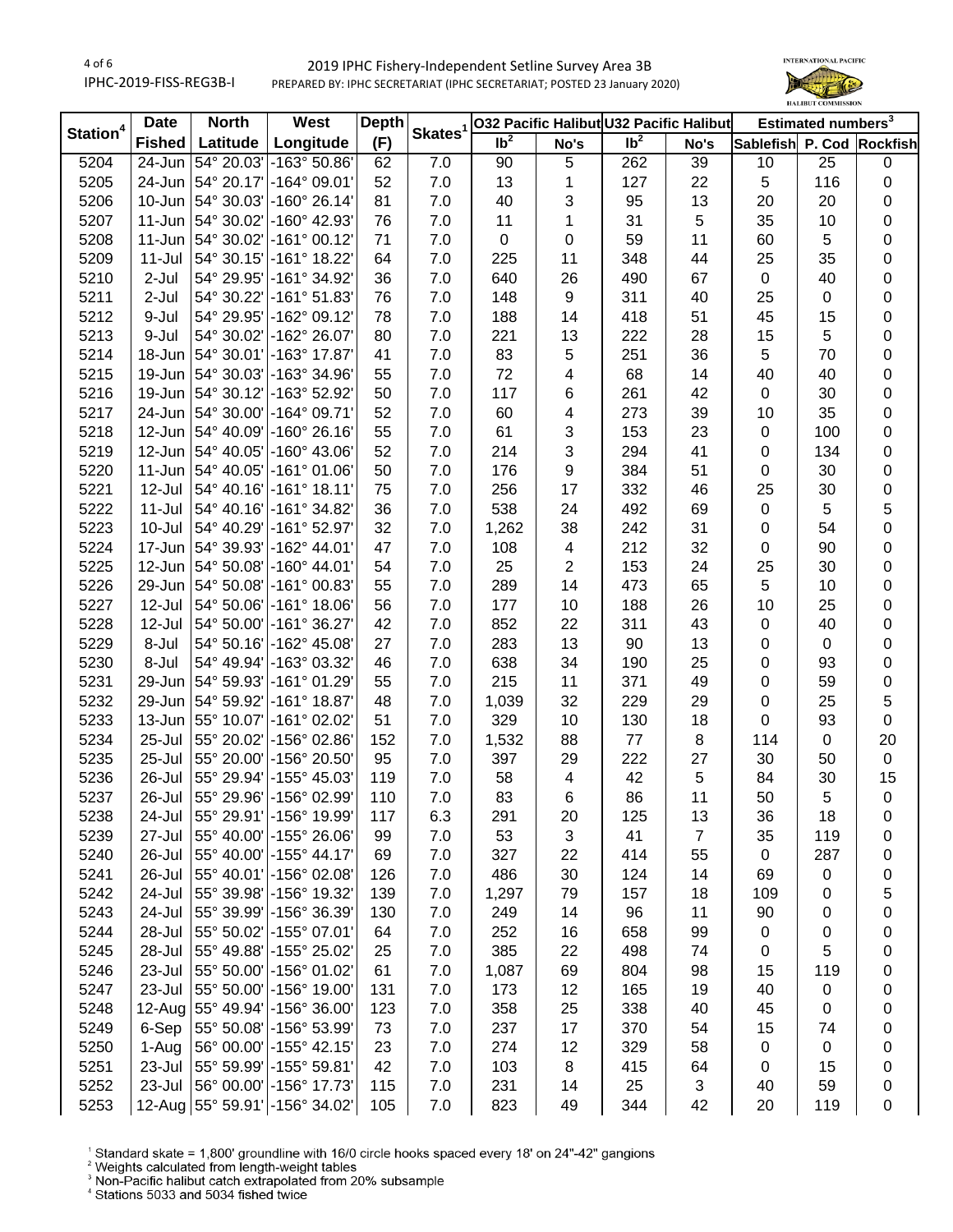

|                      | <b>Date</b>   | West<br><b>North</b> |                                     | <b>Depth</b> |                     | 032 Pacific Halibut U32 Pacific Halibut |                |                   |                |                           |     | Estimated numbers <sup>3</sup> |  |
|----------------------|---------------|----------------------|-------------------------------------|--------------|---------------------|-----------------------------------------|----------------|-------------------|----------------|---------------------------|-----|--------------------------------|--|
| Station <sup>4</sup> | <b>Fished</b> | Latitude $ $         | Longitude                           | (F)          | Skates <sup>1</sup> | $\overline{\mathsf{lb}^2}$              | No's           | $\overline{1}b^2$ | No's           | Sablefish P. Cod Rockfish |     |                                |  |
| 5254                 | $4-$ Sep      |                      | 55° 59.99' - 157° 10.88'            | 61           | 7.0                 | 316                                     | 23             | 1,284             | 169            | 10                        | 10  | 0                              |  |
| 5255                 |               |                      | 11-Aug 56° 10.16' - 155° 59.01'     | 116          | 7.0                 | 289                                     | 17             | 232               | 28             | 45                        | 5   | 0                              |  |
| 5256                 | 13-Aug        |                      | 56° 10.01' -156° 16.86'             | 125          | 7.0                 | 755                                     | 48             | 120               | 14             | 50                        | 59  | 0                              |  |
| 5257                 | 12-Aug        |                      | 56° 09.77' - 156° 35.02'            | 101          | 7.0                 | 202                                     | 12             | 388               | 48             | 10                        | 10  | 0                              |  |
| 5258                 | 5-Sep         |                      | 56° 09.95' - 156° 53.00'            | 45           | 7.0                 | 217                                     | 11             | 209               | 36             | 0                         | 5   | 0                              |  |
| 5259                 | 5-Sep         |                      | 56° 09.99' - 157° 11.22'            | 55           | 7.0                 | 1,131                                   | 56             | 874               | 112            | 5                         | 124 | 0                              |  |
| 5260                 | 2-Aug         |                      | 56° 09.89' - 157° 29.00'            | 84           | 7.0                 | 167                                     | 12             | 415               | 48             | 15                        | 20  | 0                              |  |
| 5261                 |               |                      | 11-Aug 56° 19.91' - 155° 58.01'     | 113          | 7.0                 | 85                                      | 6              | 98                | 11             | 54                        | 0   | 0                              |  |
| 5262                 |               |                      | 13-Aug 56° 20.00' - 156° 16.04'     | 151          | 7.0                 | 352                                     | 22             | 202               | 23             | 64                        | 0   | 0                              |  |
| 5263                 |               |                      | 13-Aug 56° 20.01' - 156° 33.97'     | 99           | 7.0                 | 470                                     | 33             | 540               | 63             | 35                        | 5   | $\pmb{0}$                      |  |
| 5264                 | 5-Sep         |                      | 56° 19.90' - 156° 52.02'            | 62           | 7.0                 | 545                                     | 31             | 744               | 102            | 5                         | 10  | 10                             |  |
| 5265                 | 5-Sep         |                      | 56° 19.99' - 157° 10.13'            | 93           | 7.0                 | 428                                     | 27             | 98                | 12             | $\pmb{0}$                 | 0   | 0                              |  |
| 5266                 | 6-Aug         |                      | 56° 20.00' - 157° 27.88'            | 39           | 7.0                 | 864                                     | 39             | 525               | 74             | $\pmb{0}$                 | 0   | 5                              |  |
| 5267                 | 5-Aug         |                      | 56° 19.97' - 157° 46.00'            | 30           | 7.0                 | 1,860                                   | 84             | 645               | 90             | $\pmb{0}$                 | 15  | $\pmb{0}$                      |  |
| 5268                 | 11-Aug        |                      | 56° 29.87' - 155° 57.00'            | 132          | 7.0                 | 106                                     | 8              | 175               | 21             | 40                        | 0   | 0                              |  |
| 5269                 | 14-Aug        |                      | 56° 29.99' - 156° 14.62'            | 141          | 7.0                 | 497                                     | 30             | 240               | 27             | 45                        | 0   | 0                              |  |
| 5270                 | 14-Aug        |                      | 56° 30.01' - 156° 32.85'            | 105          | $7.0$               | 265                                     | 18             | 273               | 32             | 25                        | 0   | 0                              |  |
| 5271                 | 7-Aug         |                      | 56° 29.92' - 156° 50.99'            | 50           | 7.0                 | 486                                     | 30             | 663               | 95             | 0                         | 35  | 0                              |  |
| 5272                 | 6-Aug         |                      | 56° 30.10' - 157° 27.99'            | 77           | 7.0                 | 1,325                                   | 74             | 625               | 73             | 0                         | 84  | 0                              |  |
| 5273                 | 14-Aug        |                      | 56° 39.95' - 156° 14.01'            | 116          | 7.0                 | 808                                     | 54             | 388               | 45             | 34                        | 5   | 0                              |  |
| 5274                 | 14-Aug        |                      | 56° 40.09' - 156° 31.99'            | 83           | 7.0                 | 1,670                                   | 92             | 667               | 78             | 5                         | 0   | 0                              |  |
| 5275                 | 7-Aug         |                      | 56° 39.95' - 156° 50.98'            | 53           | 7.0                 | 952                                     | 58             | 822               | 101            | 0                         | 25  | 0                              |  |
| 5276                 | 7-Aug         |                      | 56° 40.02' - 157° 08.98'            | 74           | 7.0                 | 951                                     | 52             | 427               | 52             | 0                         | 40  | 0                              |  |
| 5278                 |               |                      | 15-Aug 56° 50.00' - 156° 32.38'     | 58           | 7.0                 | 802                                     | 48             | 445               | 57             | $\pmb{0}$                 | 30  | 0                              |  |
| 5279                 |               |                      | 15-Aug 56° 50.00' - 156° 50.00'     | 57           | 7.0                 | 1,555                                   | 97             | 819               | 92             | 10                        | 30  | 0                              |  |
| 5280                 |               |                      | 16-Aug 56° 59.99' - 156° 12.86'     | 76           | 7.0                 | 658                                     | 34             | 186               | 22             | 40                        | 99  | 0                              |  |
| 5503                 |               |                      | 31-Aug 56° 19.80' - 155° 05.02'     | 15           | 7.0                 | 345                                     | 16             | 20                | 3              | $\pmb{0}$                 | 0   | 0                              |  |
| 5504                 |               |                      | 20-Aug 56° 20.02' - 153° 35.78'     | 37           | 7.0                 | 2,645                                   | 96             | 289               | 37             | $\pmb{0}$                 | 0   | $\pmb{0}$                      |  |
| 5505                 | 31-Aug        |                      | 56° 29.90' - 155° 02.79'            | 13           | 7.0                 | 432                                     | 14             | 14                | $\overline{2}$ | $\pmb{0}$                 | 5   | $\pmb{0}$                      |  |
| 5507                 | 6-Aug         |                      | 56° 29.70' - 153° 50.95'            | 21           | 5.4                 | 885                                     | 31             | 108               | 16             | $\pmb{0}$                 | 0   | 4                              |  |
| 5508                 | 23-Aug        |                      | 56° 40.11' -154° 44.99'             | 16           | 7.1                 | 193                                     | $\overline{7}$ | $\pmb{0}$         | $\pmb{0}$      | $\pmb{0}$                 | 0   | 0                              |  |
| 5509                 | 21-Aug        |                      | 56° 42.60' - 154° 23.99'            | 15           | 6.9                 | 69                                      | $\overline{2}$ | 10                | $\overline{c}$ | 0                         | 5   | 0                              |  |
| 5510                 |               |                      | 10-Aug   57° 29.86'   - 155° 51.96' | 20           | 7.0                 | 551                                     | 16             | 64                | 8              | 0                         | 0   | 0                              |  |
| 5512                 |               |                      | 10-Aug   57° 39.93'   - 155° 32.92' | 35           | 7.1                 | 804                                     | 45             | 388               | 50             | 0                         | 30  | 0                              |  |
| 5513                 | 25-Jul        |                      | 55° 19.99' - 155° 45.86             | 355          | 7.0                 | 0                                       | 0              | 0                 | 0              | 125                       | 0   | 0                              |  |
| 5515                 | 27-Jul        |                      | 55° 29.99' - 155° 08.56'            | 310          | 7.0                 | 0                                       | 0              | 0                 | 0              | 35                        | 0   | 0                              |  |
| 5516                 | 27-Jul        |                      | 55° 40.01' - 155° 08.18'            | 268          | 7.0                 | 0                                       | 0              | 0                 | 0              | 30                        | 0   | 0                              |  |
| 5518                 | 6-Sep         |                      | 56° 00.02' - 156° 53.99'            | 56           | 7.0                 | 79                                      | 6              | 568               | 84             | 0                         | 218 | 0                              |  |
| 5519                 | 28-Jul        |                      | 55° 59.92' - 155° 25.03'            | 16           | 6.9                 | 1,520                                   | 66             | 681               | 94             | 0                         | 10  | 0                              |  |
| 5520                 | 5-Aug         |                      | 56° 29.83' - 157° 45.99'            | 31           | 7.0                 | 114                                     | 8              | 297               | 40             | 0                         | 84  | 0                              |  |
| 5521                 | 6-Aug         |                      | 56° 30.00' - 157° 10.10'            | 19           | 7.0                 | 808                                     | 33             | 298               | 44             | 0                         | 0   | 0                              |  |
| 5524                 |               |                      | 16-Aug 56° 59.93' - 156° 31.97'     | 59           | 7.0                 | 1,214                                   | 52             | 325               | 44             | 0                         | 40  | 0                              |  |
| 5525                 |               |                      | 16-Aug   57° 09.99'   - 156° 12.90' | 29           | 7.0                 | 1,193                                   |                | 908               | 122            | 0                         |     | 0                              |  |
|                      |               |                      | 55° 50.06' - 158° 41.00'            | 37           |                     |                                         | 56             |                   |                |                           | 0   |                                |  |
| 5527                 | 9-Sep         |                      |                                     |              | 7.0                 | 1,124                                   | 44             | 681               | 108            | 0                         | 5   | 10                             |  |
| 5528                 | 3-Aug         |                      | 55° 59.92' - 158° 22.99'            | 34           | 7.0                 | 3,103                                   | 109            | 621               | 86             | 0                         | 0   | 5                              |  |
| 5529                 | 4-Aug         |                      | 56° 30.04' - 158° 04.21'            | 18           | 7.0                 | 388                                     | 16             | 89                | 13             | 0                         | 25  | 0                              |  |
| 5530                 | $11$ -Jun     |                      | 54° 20.48' -159° 50.62'             | 181          | 7.0                 | $\pmb{0}$                               | 0              | $\pmb{0}$         | $\pmb{0}$      | 45                        | 0   | 5                              |  |
| 5532                 | 3-Jun         |                      | 54° 52.60' - 159° 34.10'            | 22           | 7.1                 | 113                                     | $\overline{7}$ | 77                | 12             | 0                         | 121 | 0                              |  |
| 5534                 | 3-Jun         |                      | 54° 59.91' - 159° 34.52'            | 28           | 7.0                 | 562                                     | 17             | 146               | 21             | 0                         | 25  | 0                              |  |
| 5535                 | 1-Jun         |                      | 54° 59.88' -160° 13.95'             | 30           | 7.0                 | 417                                     | 15             | 205               | 34             | 0                         | 59  | 0                              |  |